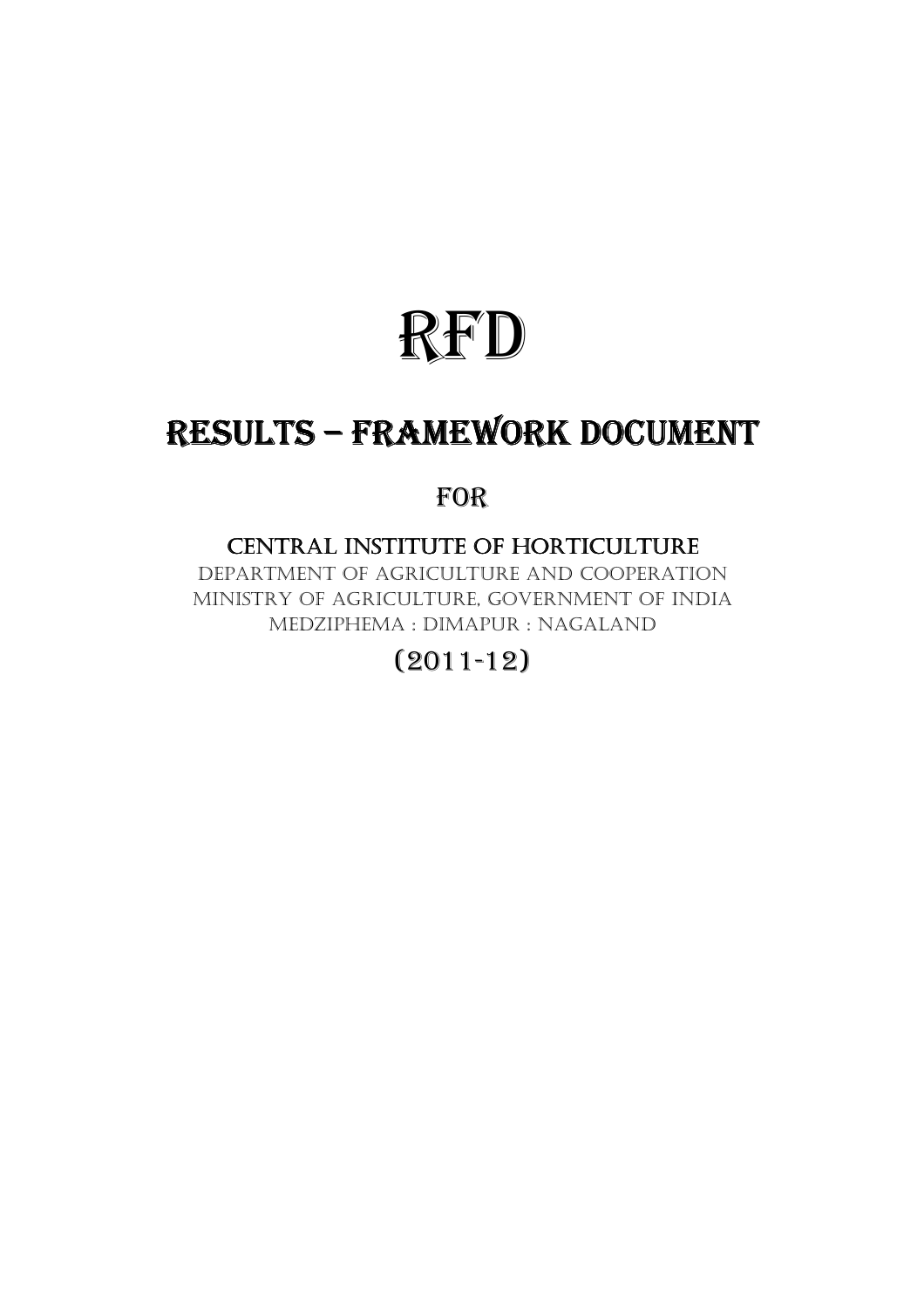#### CENTRAL INSTITUTE OF HORTICULTURE

#### Vision

To emerge as the pioneering, innovative farmer-focused and self-supporting horticultural institute in the country.

#### Mission

To provide excellent, innovative and relevant training to all stakeholders so as to empower individuals and enable horticulture industry to bring socio-economic development in North Eastern Region.

#### **Objectives**

- Capacity building & HRD activities training of trainers & farmers.
- Demonstration of identified technologies for NER.
- Production of quality planting material.
- Promotion of organic cultivation of horticultural crops.
- To promote and facilitate marketing & agri-business in NER.
- Monitoring of centrally sponsored programmes in the area of horticulture.
- Coordinate with different horticulture stakeholders in NER.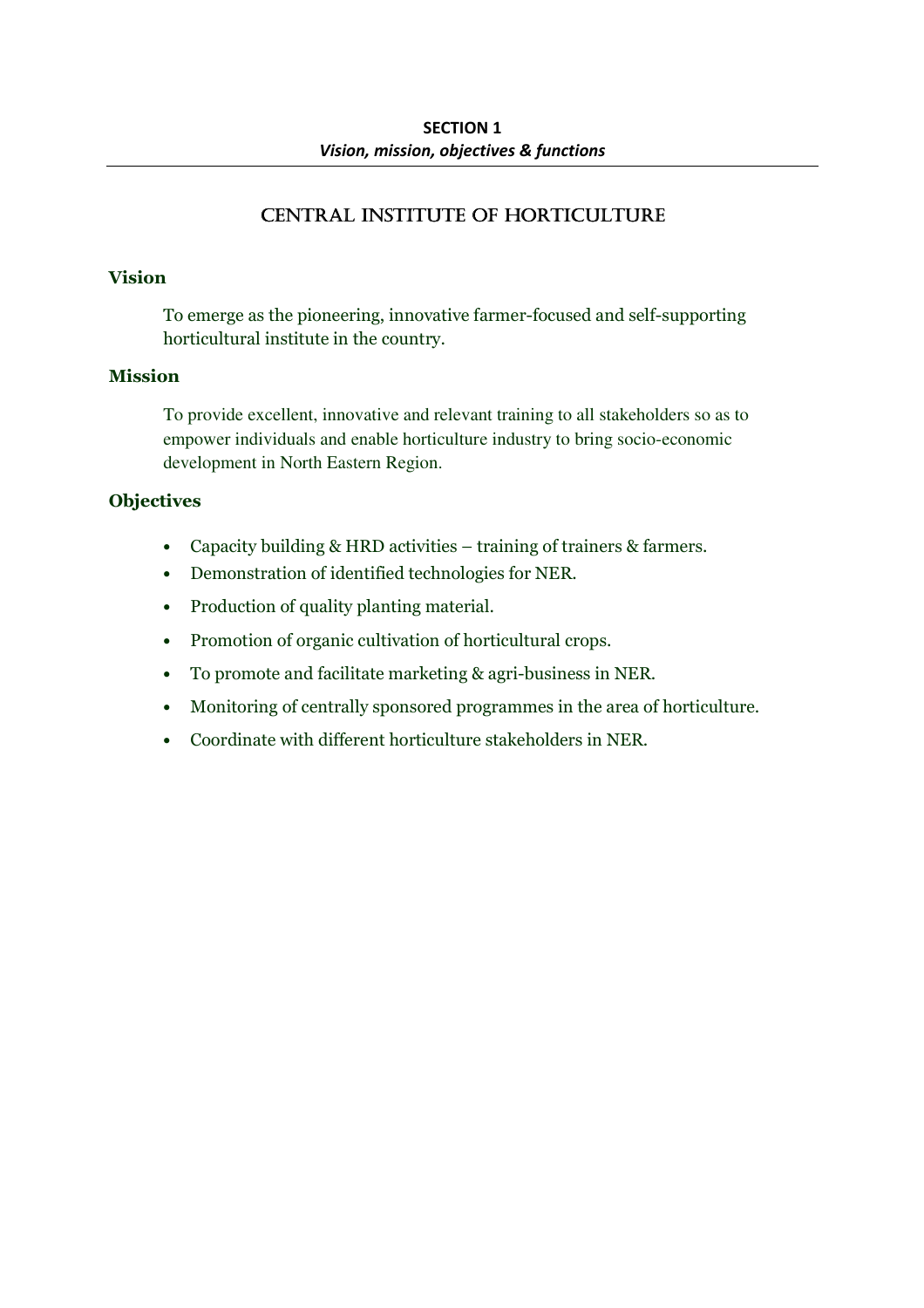SECTION 2: Inter se Priorities among Key Objectives, Success indicators and Targets

| Objective                                        | Weight | Action                                                   | <b>Success Indicator</b>            | Unit  | Weigh          | Target / Criteria Value |                |                |                          |       |
|--------------------------------------------------|--------|----------------------------------------------------------|-------------------------------------|-------|----------------|-------------------------|----------------|----------------|--------------------------|-------|
|                                                  |        |                                                          |                                     |       |                | <b>Excellent</b>        | Very<br>Good   | Good           | Fair                     | Poor  |
|                                                  |        |                                                          |                                     |       |                | 100%                    | 90%            | 80%            | 70%                      | 60%   |
| 1. Capacity Building &                           | 25     | <b>Training of Trainers</b>                              | Trainings conducted                 | nos   | 9              | 10                      | 9              | 8              | 7                        | 6     |
| <b>HRD Activities</b>                            |        | <b>Training of Farmers</b>                               | Trainings conducted                 | nos   | 10             | 40                      | 36             | 32             | 28                       | 24    |
|                                                  |        | Capacity Building of CIH                                 | Capacity building                   | nos   | 6              | 12                      | 11             | 10             | 9                        | 8     |
|                                                  |        | staff & state govt. officials                            | programmes                          |       |                |                         |                |                |                          |       |
| 2. Production of Quality                         | 20     | Mass multiplication of<br>commercial fruit crops for     | Crops planted                       | nos.  | 10             | 10                      | 9              | 8              | $\overline{7}$           | 6     |
| <b>Planting Materials</b>                        |        |                                                          | Quantity of root                    | nos.  | 10             | 44000                   | 3960           | 35200          | 3080                     | 26400 |
|                                                  |        | North Eastern region                                     | stocks raised and                   |       |                |                         | $\Omega$       |                | 0                        |       |
|                                                  |        |                                                          | plants propagated                   |       |                |                         |                |                |                          |       |
| 3. Farm Development                              | 20     | Farm land development                                    | Area                                | ha    | 20             | 3                       | $\overline{2}$ | $\mathbf{1}$   |                          |       |
| 4. Demonstrations of                             | 18     | Production technologies                                  | Area under open                     | ha    | 8              | 13                      | 12             | 11             | 10                       | 9     |
| identified technologies                          |        |                                                          | crops                               |       |                |                         |                |                |                          |       |
| for NER                                          |        |                                                          | Area under protected<br>cultivation | sq m  | $\overline{3}$ | 300                     | 270            | 240            | 210                      | 180   |
|                                                  |        | Model organic farms<br>/village                          | Establishment /<br>Adoption         | nos.  | 5              | 8                       | $\overline{7}$ | 6              | 5                        | 4     |
|                                                  |        | Low cost storage structure                               | Completion                          | units | $\overline{2}$ | $\overline{2}$          | $\mathbf{1}$   | $\blacksquare$ | $\blacksquare$           |       |
| 5. Marketing & Agri<br><b>Business Promotion</b> | 17     | Exposure trips-cum-<br>capacity of farmers/<br>officials | Programmes<br>organized             | nos.  | $\overline{7}$ | 8                       | $\overline{7}$ | 6              | 5                        | 4     |
|                                                  |        | Exhibitions                                              | Organized/participat<br>ed          | nos.  | 5              | $\overline{2}$          | $\mathbf{1}$   |                |                          |       |
|                                                  |        | <b>Buyers/ Sellers meet</b>                              | Organized/participat<br>ed          | nos.  | 3              | $\overline{2}$          | $\mathbf{1}$   | $\sim$         | $\overline{a}$           |       |
|                                                  |        | Market linkages initiatives                              | <b>Initiatives</b><br>undertaken    | nos.  | $\overline{2}$ | 3                       | $\overline{2}$ | $\mathbf{1}$   | $\overline{\phantom{0}}$ |       |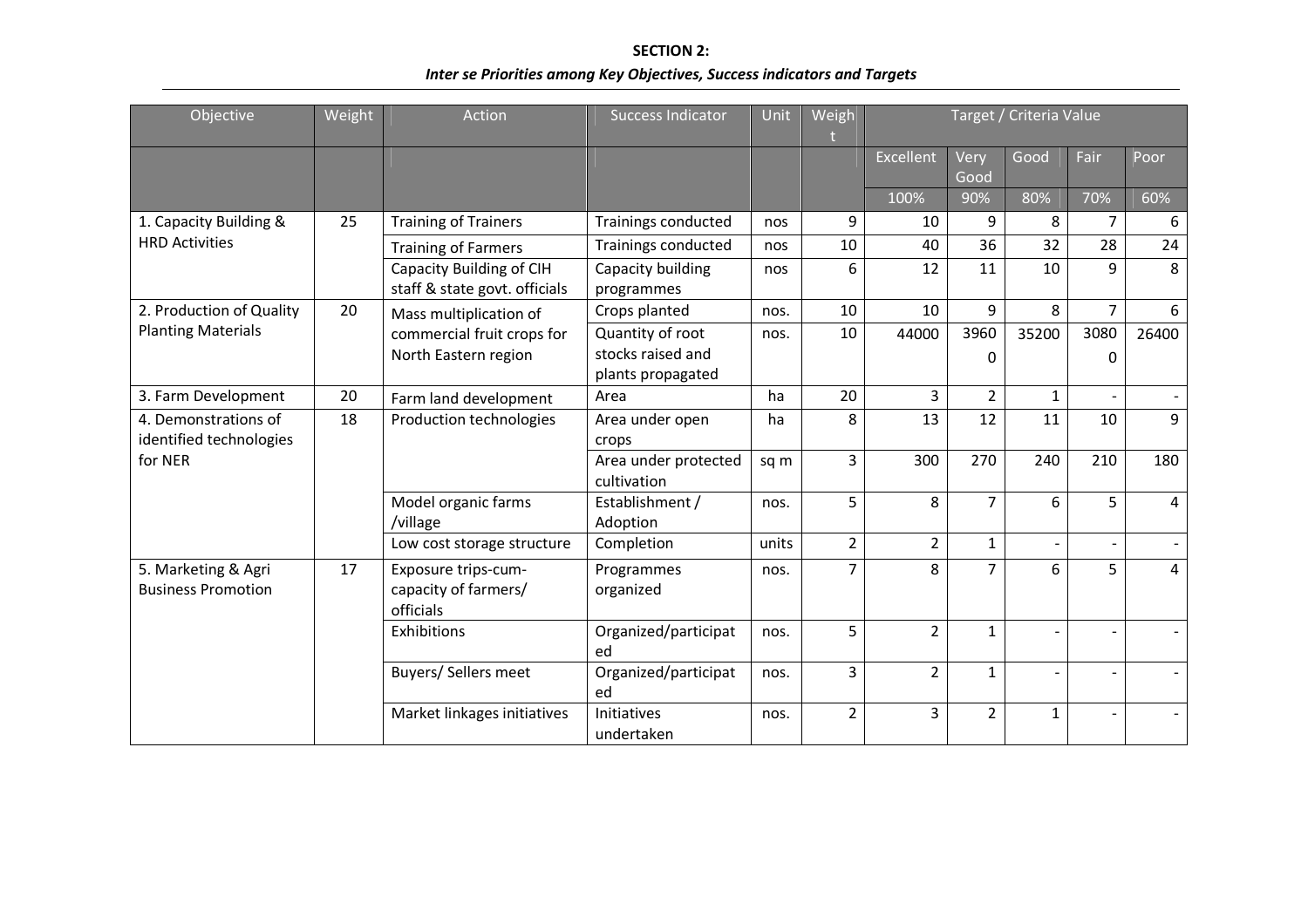#### SECTION 3: Trend values of the success indicators

| Objective                                        | Action                                                        | <b>Success Indicator</b>                    | Unit | Actual<br>Value for | Target<br>value for |
|--------------------------------------------------|---------------------------------------------------------------|---------------------------------------------|------|---------------------|---------------------|
|                                                  |                                                               |                                             |      | FY 10/11            | FY 11/12            |
| Capacity Building & HRD Activities<br>1.         | <b>Training of Trainers</b>                                   | Trainings conducted                         | nos  | 8                   | 10                  |
|                                                  | <b>Training of Farmers</b>                                    | Trainings conducted                         | nos  | 34                  | 40                  |
|                                                  | Capacity Building at National &<br>International Institutes   | Capacity building programmes                | nos  | 8                   | 12                  |
| Production of Quality Planting<br>2.             | Mass multiplication of                                        | Crops planted                               | nos  | 4                   | 10                  |
| <b>Materials</b>                                 | commercial fruit crops for NER                                | Quantity of root stocks raised & propagated |      | 13500               | 44000               |
| Farm Development<br>3.                           | Farm land development                                         | Area                                        | ha   | 3.37                | 3                   |
| Technology Refinement &<br>4.                    | Production technologies                                       | Area under open crops                       |      | 9.25                | 13                  |
| Demonstrations                                   |                                                               | Area under protected cultivation            |      | 600                 | 300                 |
|                                                  | Model organic farms /village                                  | Establishment / Adoption                    | nos  | 2                   | 8                   |
|                                                  | Low cost storage structure                                    | Completion                                  |      | $\overline{2}$      | $\overline{2}$      |
| 5.<br>PHM/ Marketing/ Agri Business<br>Promotion | Exposure trips-cum-capacity<br>building of farmers/ officials | Programmes organized                        | nos  | 10                  | 8                   |
|                                                  | Exhibitions                                                   | Organized/participated                      | nos  | 4                   | $\mathbf{2}$        |
|                                                  | Buyers/ Sellers meet                                          | Organized/participated                      | nos  | 2                   | $\overline{2}$      |
|                                                  | Market linkage initiatives                                    | Initiatives undertaken                      | nos  | 7                   | 3                   |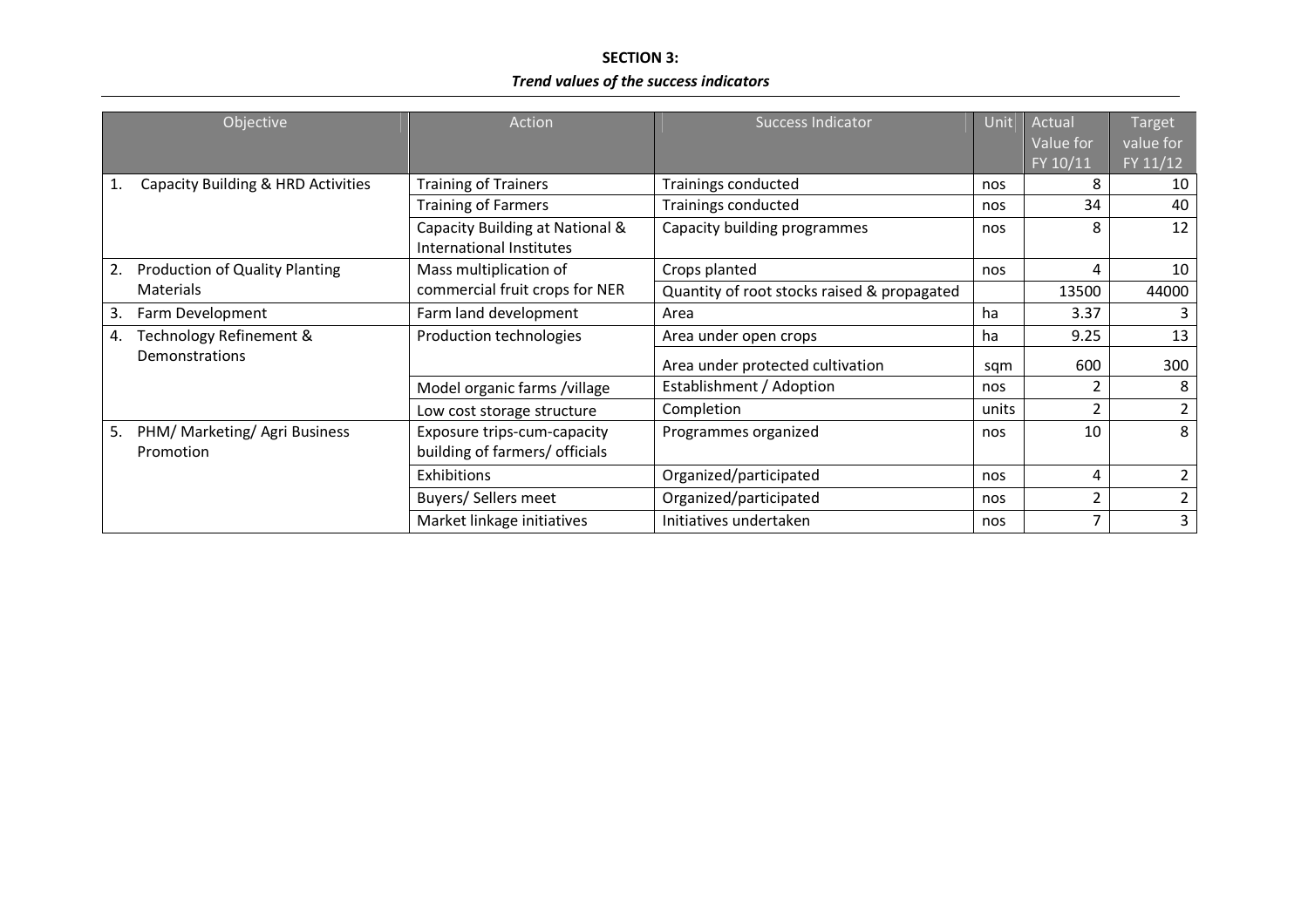#### Description and Definition of Success Indicators and Proposed Measurement Methodology

The success indicators in section 2 & section 3 range from numbers, to area, to units. The units have been kept realistic keeping in view the past experiences and the strength of the Institute. The success indicators are easily measurable.

- 1. Capacity building programmes are done through number of training programmes conducted in relevant topic of horticulture on need based. Each of these training programmes provides capacity building to all the participants comprising of officials & farmers.
- 2. Establishing mother blocks for various fruit crops is vital for quality planting material production. Besides, root stocks are the base for multiplication of planting materials. Hence, number of crops & rootstocks raised successfully will indicate the success of propagation activities.
- 3. Land preparation for planting mother plants and other horticultural crops for demonstration of various technologies is required.
- 4. Various identified production technologies need to be demonstrated under open fields and poly house conditions. Establishment of model farms with all important inputs/infrastructure will make it possible to demonstrate organic farming technologies.
- 5. Organizing exposure trips/exhibitions/meets as well as providing market linkages is crucial for achieving the objectives of agri. business promotion. Therefore, number of such programmes organized/participated will be a good indicator.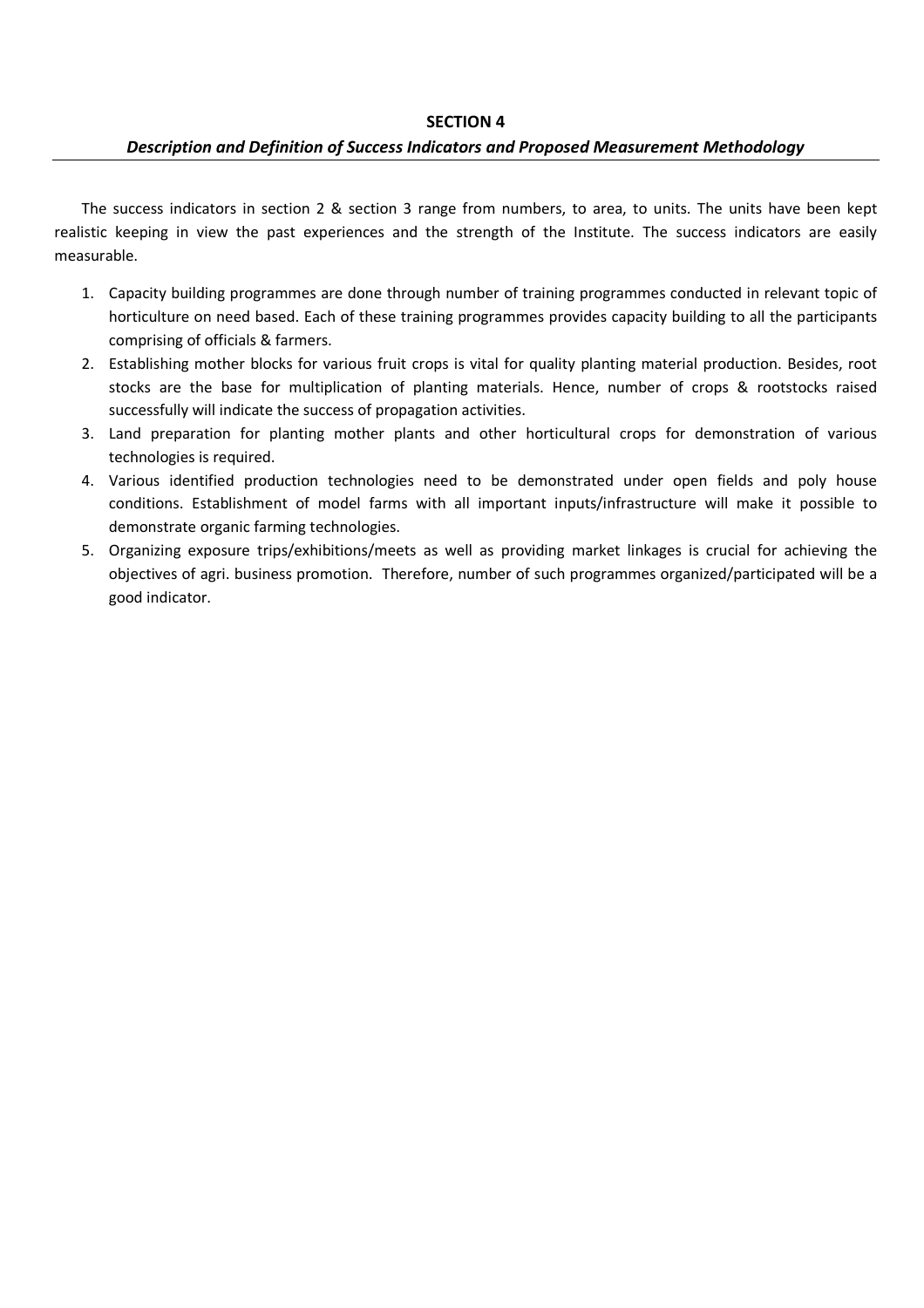#### SECTION 5 Specific performance requirements from other departments

Central Institute of Horticulture has been established for holistic horticultural development in North East where coordination with various State Govt. and other organizations at regional, national and international level is required. Hence, the coordination with various organizations:

- 1. NHB
	- $\triangleright$  Facilitating farmers to avail schemes
	- $\triangleright$  Facilitating market linkages for horticulture produce from the region
	- $\triangleright$  Implementation of schemes
	- $\triangleright$  Organizing various programmes
- 2. NERAMAC/ NABARD/N EC
	- $\triangleright$  For coordination in organizing various programmes
- 3. State Horticulture Departments of NER
	- Overall coordination for various programmes and policy decisions for holistic development of NER
- 4. ICCOA/FICCI/NGO's
	- $\triangleright$  For coordination in organizing various programmes
	- $\triangleright$  Providing market linkages to farmers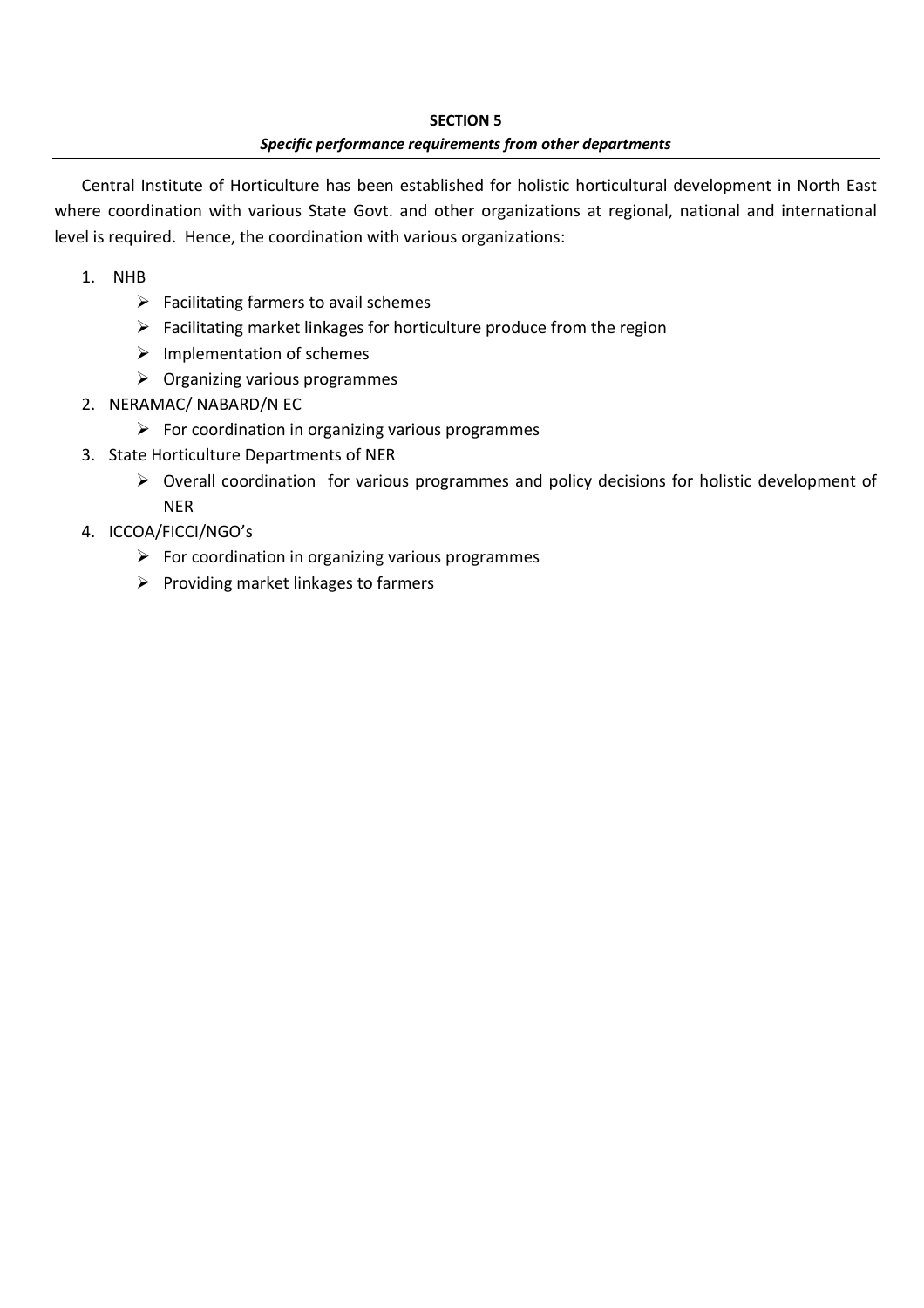#### Section 6

Outcome impact of activities of organization ministry

| Sl. No.        | Outcome impact of organization RCs                                                                                                | Jointly responsible for influencing this outcome<br>impact with the following organization (s),<br>departments/ministries                                                                                | Success indicator (s)                          | 2010-11        | 2011-12        |
|----------------|-----------------------------------------------------------------------------------------------------------------------------------|----------------------------------------------------------------------------------------------------------------------------------------------------------------------------------------------------------|------------------------------------------------|----------------|----------------|
| 1.             | The capacity building programme                                                                                                   |                                                                                                                                                                                                          | Trainings conducted                            | 8              | 10             |
|                | organized by the Institute equip the<br>State Govt. Officials, extension                                                          |                                                                                                                                                                                                          | Trainings conducted                            | 34             | 40             |
|                | functionaries and farmers to<br>improve the production and<br>productivity of horticultural crops in<br>the NE.                   |                                                                                                                                                                                                          | Capacity building<br>programmes                | 8              | 12             |
| 2.             | By establishing mother blocks in the<br>Institute there would be availability<br>of scion materials for mass                      |                                                                                                                                                                                                          | Crops planted                                  | 4              | 10             |
|                | multiplication of horticultural crops<br>which will meet the future<br>requirement of quality planting<br>material in the region. | Through coordination from various organizations,<br>the impact of the programmes of the institute has<br>been enhanced. The performance of the Institute<br>largely depends on the coordination from the | Quantity of root stocks<br>raised & propagated | 13500          | 44000          |
| 3 <sub>1</sub> | Transfer of technology to the<br>farmers through demonstration of                                                                 | various departments/organizations.                                                                                                                                                                       | Area under open crops                          | 9.25           | 13             |
|                | technology, establishment of model<br>farm, publications, etc. has enabled                                                        |                                                                                                                                                                                                          | Area under protected<br>cultivation            | 600            | 300            |
|                | the farmers to adapt the technology<br>and improve the production of                                                              |                                                                                                                                                                                                          | Establishment /<br>Adoption                    | $\overline{2}$ | 8              |
|                | horticulture crops.                                                                                                               |                                                                                                                                                                                                          | Completion                                     | $\overline{2}$ | $\overline{2}$ |
| 4.             | By organizing exposure trips,<br>exhibitions, meets and facilitating                                                              |                                                                                                                                                                                                          | Programmes organized                           | 10             | 8              |
|                | market linkages, the Institute has<br>provided good platform for the                                                              |                                                                                                                                                                                                          | Organized/participated                         | 4              | $\overline{2}$ |
|                | farmers and entrepreneurs of the<br>region to enable them to market<br>their produce from the region. It has                      |                                                                                                                                                                                                          | Organized/participated                         | $\overline{2}$ | $\overline{2}$ |
|                | also helped to popularize their<br>unique products from the region<br>thus creating a brand name of its<br>own.                   |                                                                                                                                                                                                          | Initiatives undertaken                         | $\overline{7}$ | 3              |